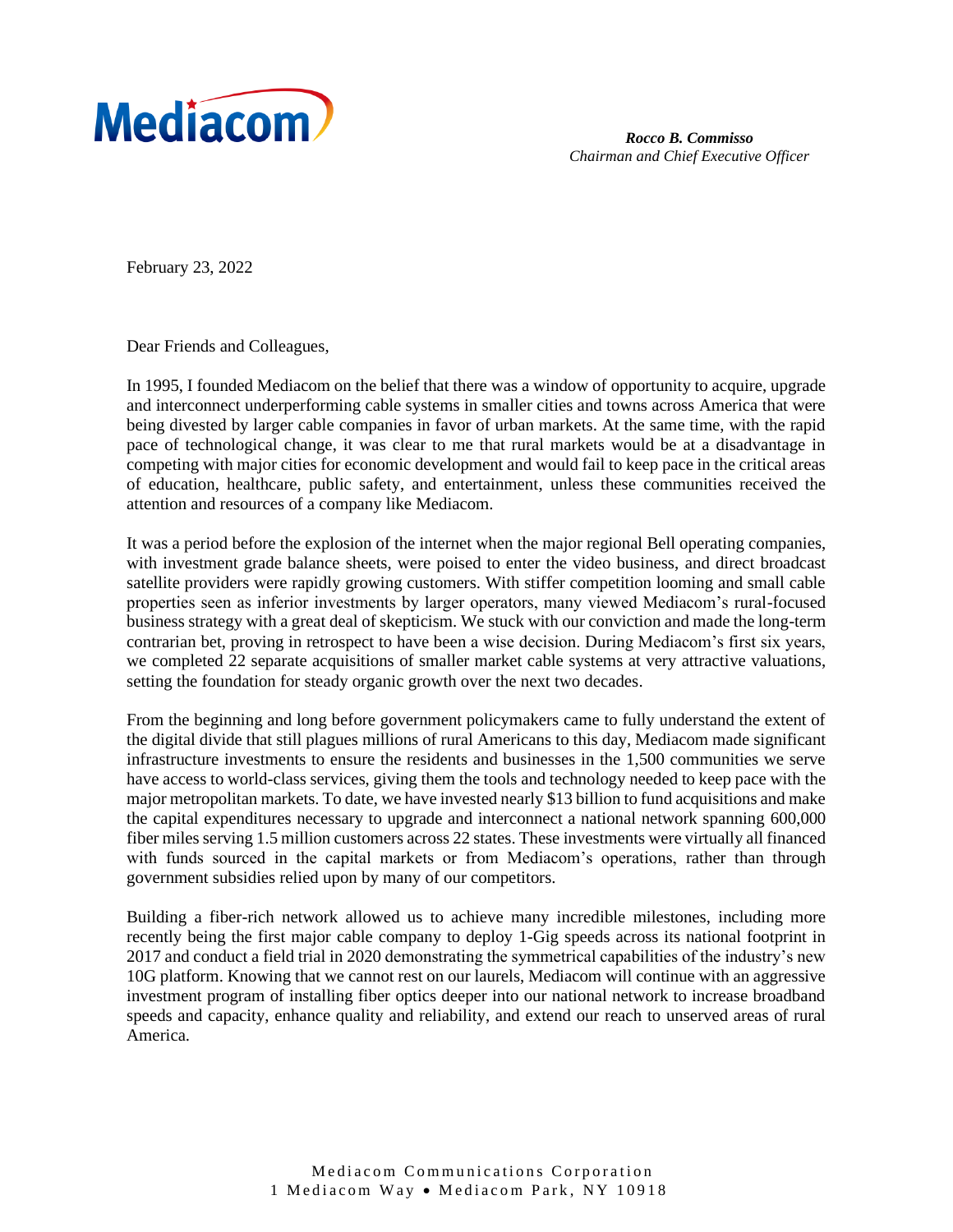Our consistent financial performance over the past 27 years has been a shining example of American entrepreneurship. Mediacom's most recent achievement is particularly compelling – the final period of 2021 marked our 100th consecutive quarter of year-over-year revenue growth, a remarkable accomplishment achieved possibly by only a handful of companies in the modern history of American business. Moreover, since our last major acquisition in 2001, we have organically grown annual revenues from \$855 million to over \$2.22 billion and annual Adjusted OIBDA from \$335 million to more than \$1 billion.

Over the long term, these stellar financial results, combined with a keen focus on debt reduction, has culminated in the fortress-like balance sheet that Mediacom enjoys today. The company's net debt leverage ratio now stands at 1.2x, among the lowest in the entire media and telecommunications sector. I am pleased to report that in recognition of the absolute strength of our financial position, Standard  $\&$ Poor's recently raised Mediacom's investment grade credit rating to BBB+, a rating higher than AT&T – the world's largest telecom company – and a feat rarely achieved by privately held firms of similar size to us.

During this long journey, we took many bold risks like going public in 2000 at \$19 per share just weeks before the dot-com bust. While the decision to go public meant sharing ownership of Mediacom with public investors, we structured the offering so that I maintained voting control of our company, a critical factor that allowed us the time and latitude to build a solid enterprise. Given the primary focus of the investment community to realize quick returns by flipping companies rather than advancing through steady, long-term growth, keeping control was essential to ensure a long runway to execute our strategic vision.

The IPO and a secondary equity issuance gave us the firepower in 2001 to purchase cable systems from AT&T serving 800,000 video customers, which more than doubled Mediacom's size. However, this deal was itself a huge gamble as our net debt leverage ratio increased to 8.3x, and we needed to borrow even more to upgrade these acquired systems without any assurance that this "all in" bet would ever pay off.

Our boldest move, though, was the decision to take Mediacom private in 2011. For many years leading up to this point, we believed Wall Street had been greatly undervaluing our company. We proactively bought back 24 million shares of Mediacom stock on the open market over a 7-year period starting in 2002, representing 20% of total shares issued and outstanding at the IPO. Moreover, amid the Great Recession, we acquired an additional 28 million shares in early 2009 from our largest shareholder. Ultimately, all these moves allowed for the completion of the Go-Private Transaction in March 2011 for \$8.75 a share. This deal gave me complete control over our company, but it also meant, as owner of 100% of Mediacom, I was taking individual responsibility for \$3.7 billion of debt. An undertaking that, as I often joked, made me the most indebted man in America.

This was a pivotal moment for Mediacom. Since the Go-Private Transaction was financed by incurring debt under the company's revolving credit facilities, our net debt leverage ratio jumped to 6.7x, leaving us with little margin for error. However, our lending partners continued to support us because of the trust I had established going all the way back to my days as CFO of Cablevision Industries in the mid-1980's, with a proven track record of perfect performance in meeting the terms and conditions of \$25 billion in debt financings. In the decade since the Go-Private Transaction, we have demonstrated that this trust was well-earned, as Mediacom's strong growth in free cash flow funded \$2.4 billion of debt repayment, reducing our net debt leverage ratio to 1.2x.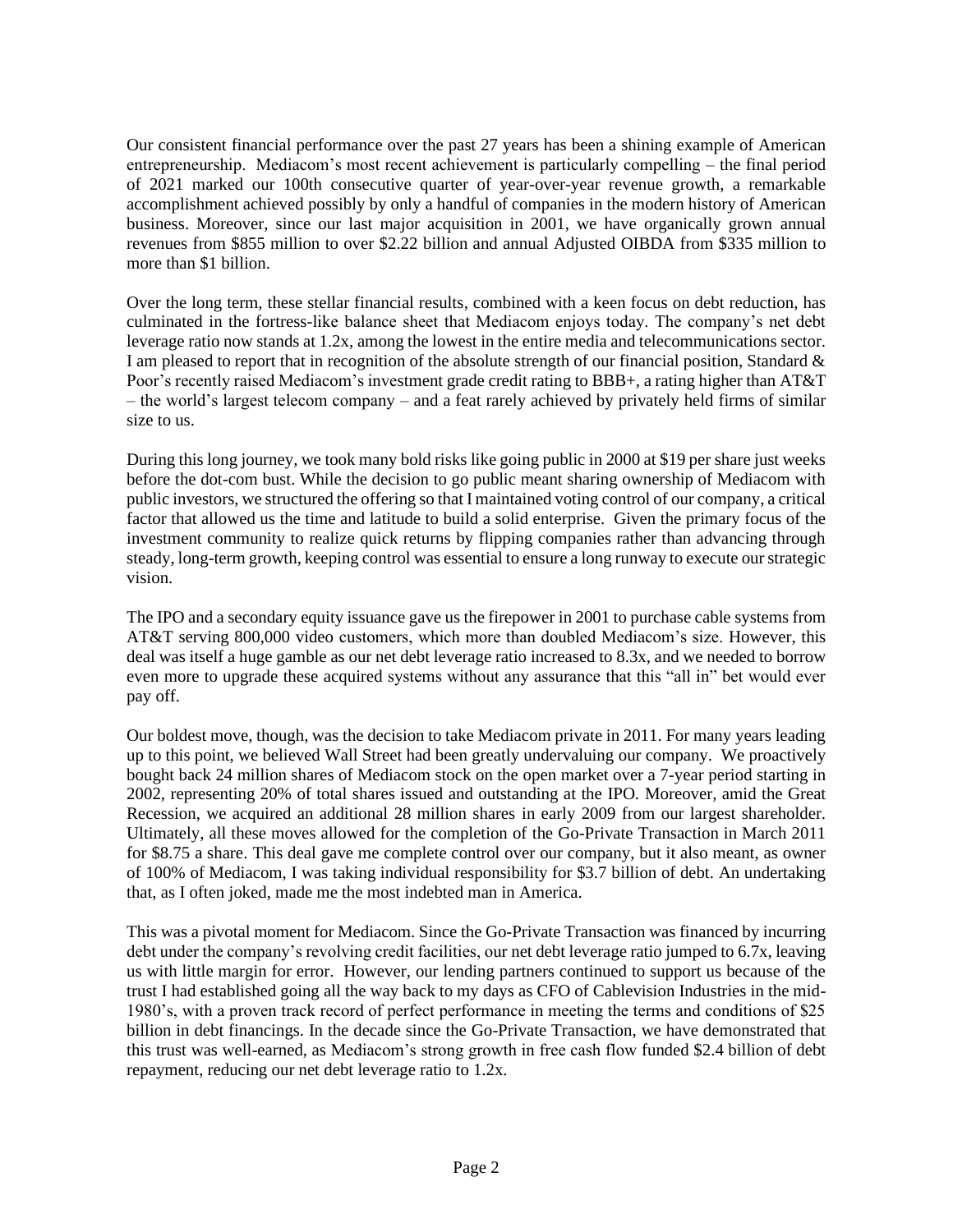Beyond the realm of acquisitions, financings, and operations, beginning in 2002, we fearlessly challenged the establishment within the video and entertainment industry, and continuously sounded the alarm to Congress and the FCC that the exorbitant annual price increases being demanded by sports networks and local broadcasters were destroying the pay TV marketplace. Unfortunately, policymakers failed to muster the nerve to put the best interests of consumers ahead of those of the media giants. Today, after years of relentless price increases which raised the average programming costs per video customer to us from less than \$14 per month in 2001 to over \$76 currently, the number of American households subscribing to the traditional TV bundle from cable, satellite and phone companies has tumbled more than 30% from its peak, as consumers have cut the cord in favor of over-the-top (OTT) video services.

Luckily, we prepared ourselves for the seismic change in the video marketplace. Our early and substantial investments in broadband technology gave us the opportunity to shift our primary business from providing television services to delivering high-speed internet access. Mediacom's robust, fiberrich network allowed our broadband service to easily accommodate customers as they cut the cord of traditional video and embraced OTT viewing. This has only increased consumer demand for faster internet speeds and more than offset the effects of video unit losses. Today, more than 200,000 of our nearly 1.5 million broadband customers are subscribing to our market-leading 1-Gig speeds, and more than 40% take speeds greater or equal to 300Mbps.

While a successful business strategy, excellent management, bold moves, and good decisions have driven Mediacom's achievements, I owe a great deal to the loyalty, commitment and efforts of the thousands of individuals who have worked for Mediacom over the years. They have consistently given us their best, whether under ordinary circumstances or in coping with extraordinary challenges like the difficult tests of our nimbleness and resolve which Mother Nature throws at us year after year. Whether faced with historic floods, ravaging wildfires, destructive windstorms, devastating hurricanes, or the ongoing COVID pandemic, the resilient Mediacom team has always valiantly risen to the occasion.

I am pleased to say that the decision I made in 1995 to bet my life savings and my family's future on serving neglected small communities in rural America has paid off, not only for me, but also for the thousands of employees and their families whose livelihoods depend on Mediacom's continued success. Since 2001, Mediacom has added more than 500 new positions to our highly skilled workforce, spent over \$5 billion on employee payroll and made more than \$500 million in 401(k) and medical benefit contributions.

We also make significant direct economic contributions within our markets. For example, since 2001 Mediacom has paid over \$225 million in property taxes and collected more than \$700 million of franchise fees for the communities we serve. Our local expenditures for rent, supplies and equipment, the services of contractors and other items we need to run our business add up to many millions more.

Mediacom's role as a good corporate citizen did not end with simply connecting our communities with innovative communications services. We have provided educational scholarships to more than 2,750 students nationwide since 2001 and raised millions of dollars to support a wide variety of charitable causes. In addition, each year we provide courtesy video and internet services to thousands of schools, libraries, and government facilities within our service territory as well as hundreds of thousands of free public service announcements across our video platform to numerous non-profit organizations.